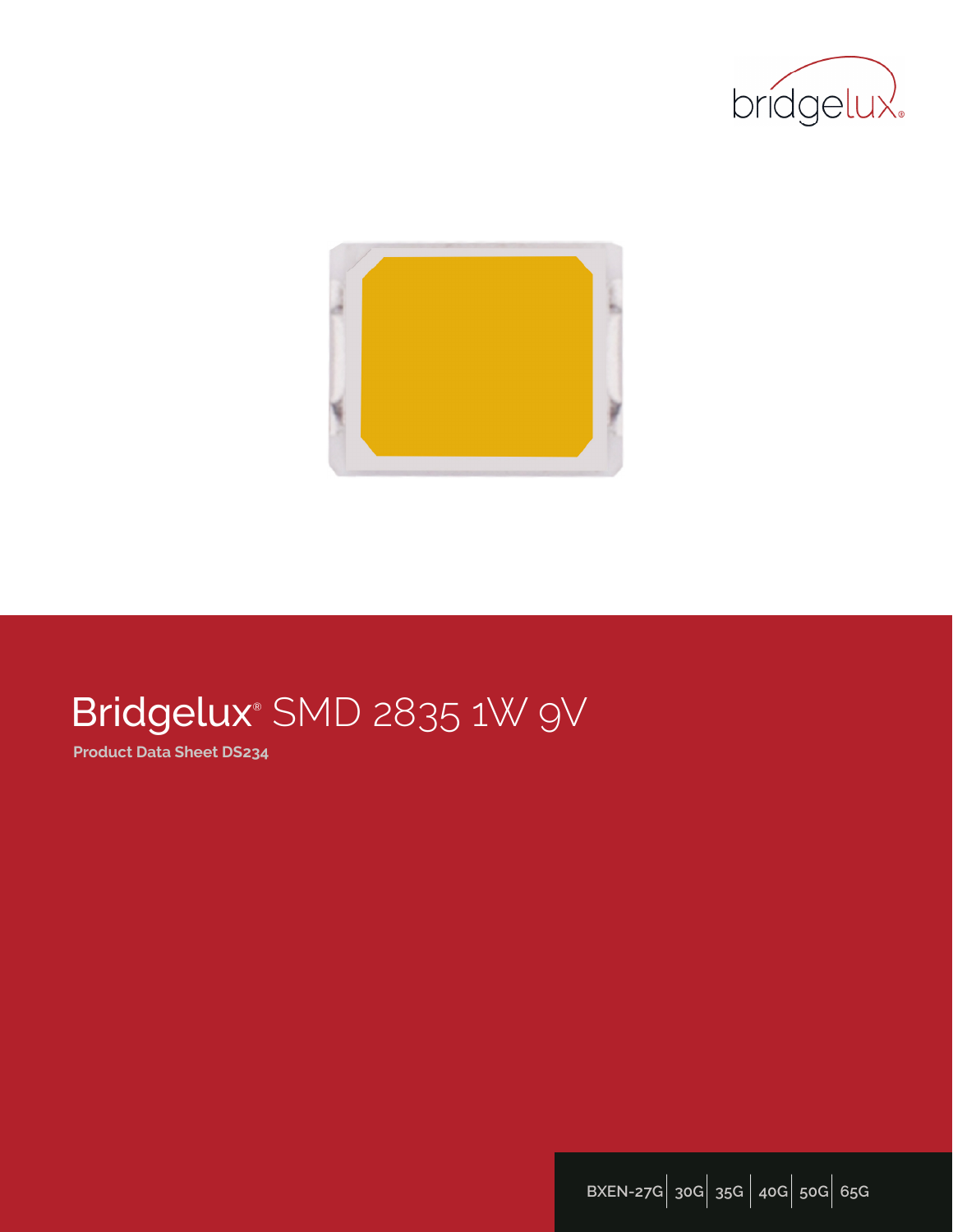

### Introduction

The Bridgelux SMD 2835 high power LED is hot-color targeted, which ensures that the LEDs fall within their specified color bin at the typical application conditions of 85°C. With its broad lumen coverage and wide range of CCT options, the SMD 2835 provides unparalleled design-in flexibility for indoor and outdoor lighting applications. The SMD 2835 is ideal as a drop-in replacement for emitters with an industry standard 2.8mm x 3.5mm footprint.<br>The Bridgelux SMD 2835 high power LED is hot-color targeted, which ensures that the LE<br>Color bin at the typical application condition

#### **Features**

- Industry-standard 2835 footprint
- 9 bin color control
- Hot-color targeting ensures that color is within the ANSI bin at the typical application conditions of 85°C
- Enables 3- and 5-step MacAdam ellipse custom binning kits
- RoHS compliant and lead free
- Multiple CCT configurations for a wide range of lighting applications

#### **Benefits**

- Lower operating and manufacturing cost
- Ease of design and rapid go-to-market
- Uniform, consistent white light
- Reliable and constant white point
- Compliant with environmental standards
- Design flexibility

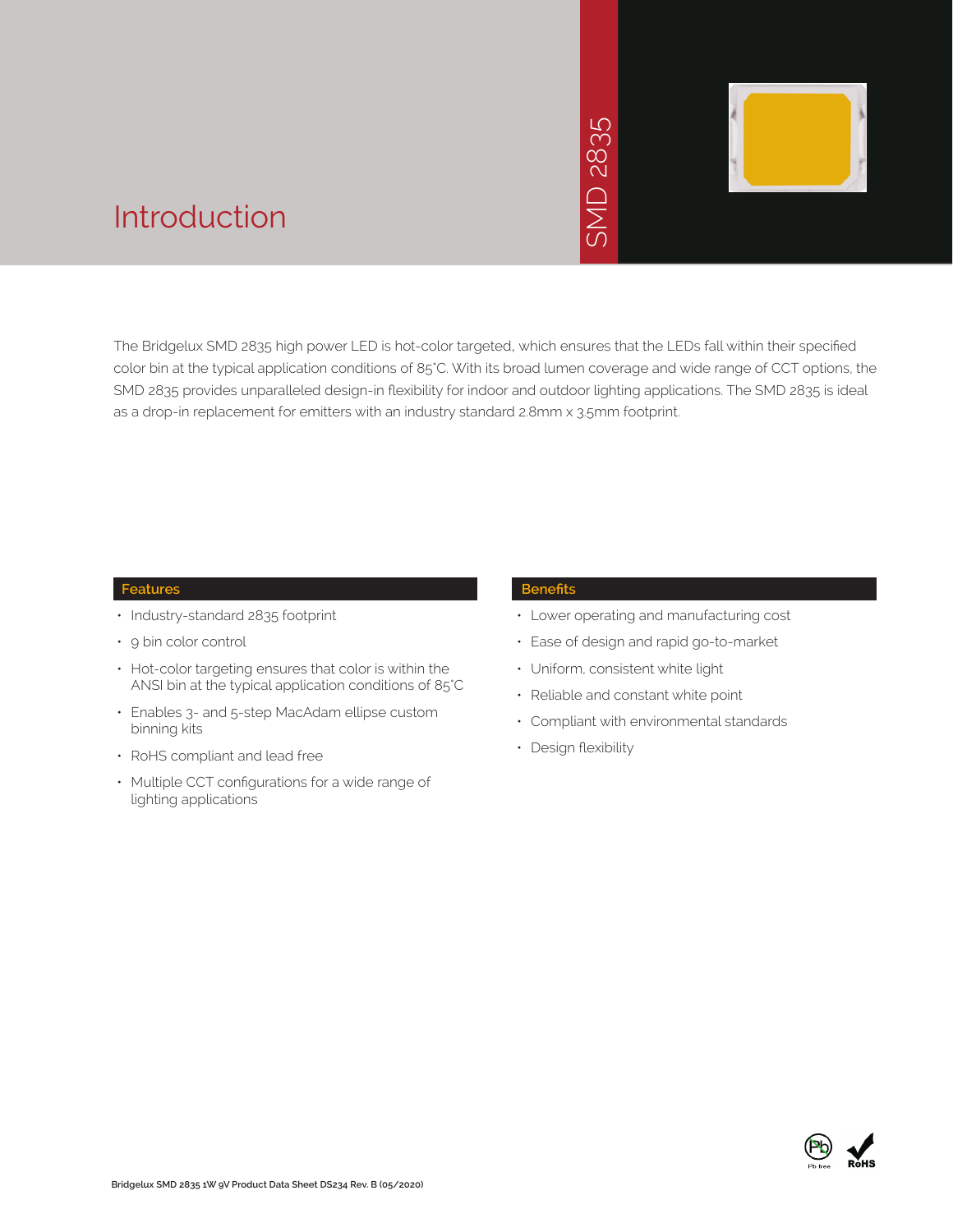### **Contents**

| Product Feature Map               | $\overline{c}$ |
|-----------------------------------|----------------|
| Product Nomenclature              | $\overline{c}$ |
| <b>Product Test Conditions</b>    | $\overline{c}$ |
| <b>Product Selection Guide</b>    | 3              |
| <b>Electrical Characteristics</b> | $\overline{4}$ |
| Absolute Maximum Ratings          | 5              |
| <b>Product Bin Definitions</b>    | 6              |
| Performance Curves                | 9              |
| <b>Typical Radiation Pattern</b>  | 12             |
| Typical Color Spectrum            | 13             |
| <b>Mechanical Dimensions</b>      | 14             |
| Reliability                       | 15             |
| <b>Reflow Characteristics</b>     | 16             |
| Packaging                         | 17             |
| Design Resources                  | 19             |
| Precautions                       | 19             |
| <b>Disclaimers</b>                | 19             |
| About Bridgelux                   | 20             |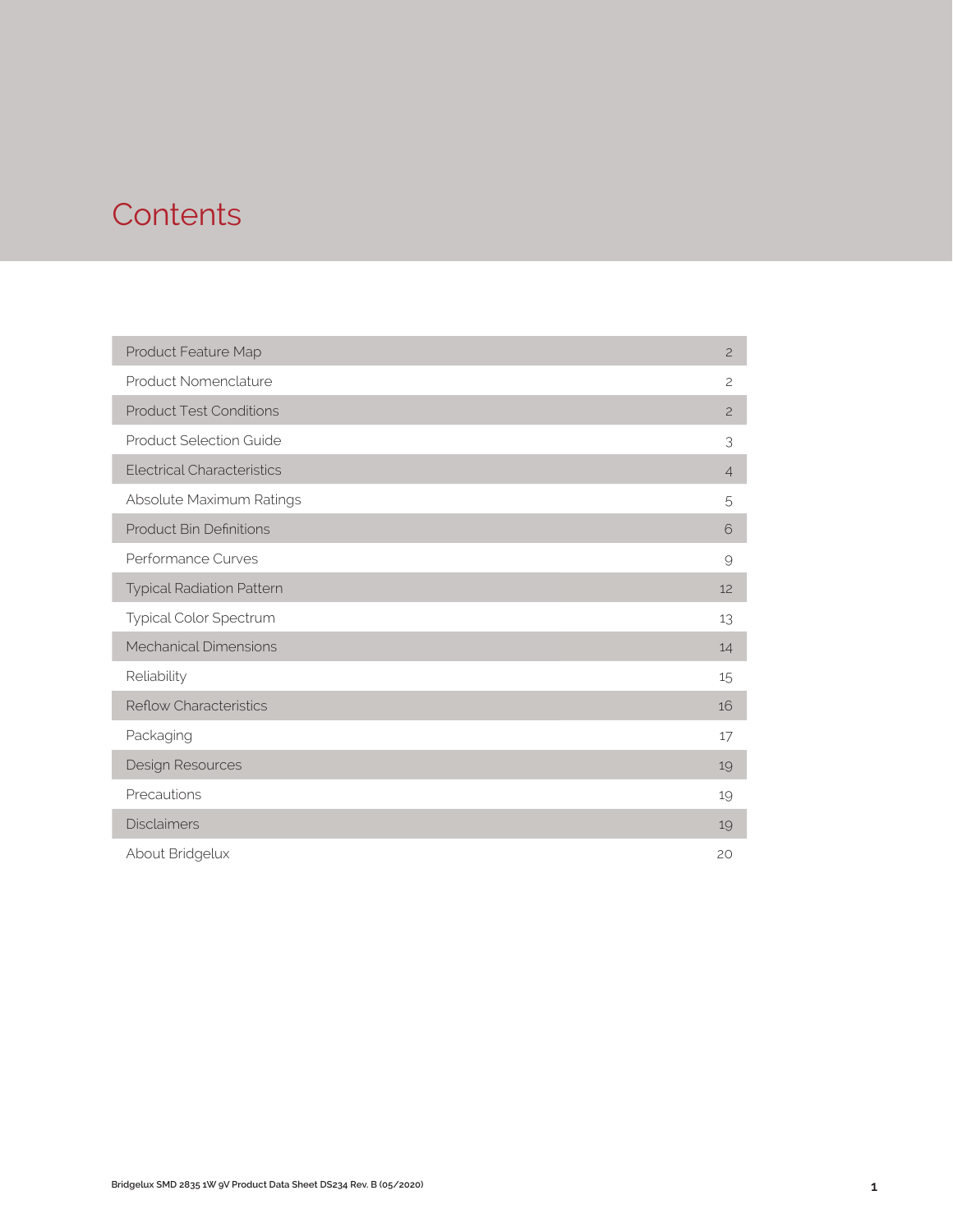## Product Feature Map

Bridgelux SMD LED products come in industry standard package sizes and follow ANSI binning standards. These LEDs are optimized for cost and performance, helping to ensure highly competitive system lumen per dollar performance while addressing the stringent efficacy and reliability standards required for modern lighting applications.





#### **Product Test Conditions**

Bridgelux SMD 2835 LEDs are tested and binned with a 10ms pulse of 100mA at T<sub>j</sub> (junction temperature)=T<sub>sp</sub> (solder point temperature) =25°C. Forward voltage and luminous flux are binned at a T<sub>j</sub>-T<sub>sp</sub>=25°C, while color is hot targeted at a T<sub>sp</sub> of 85°C.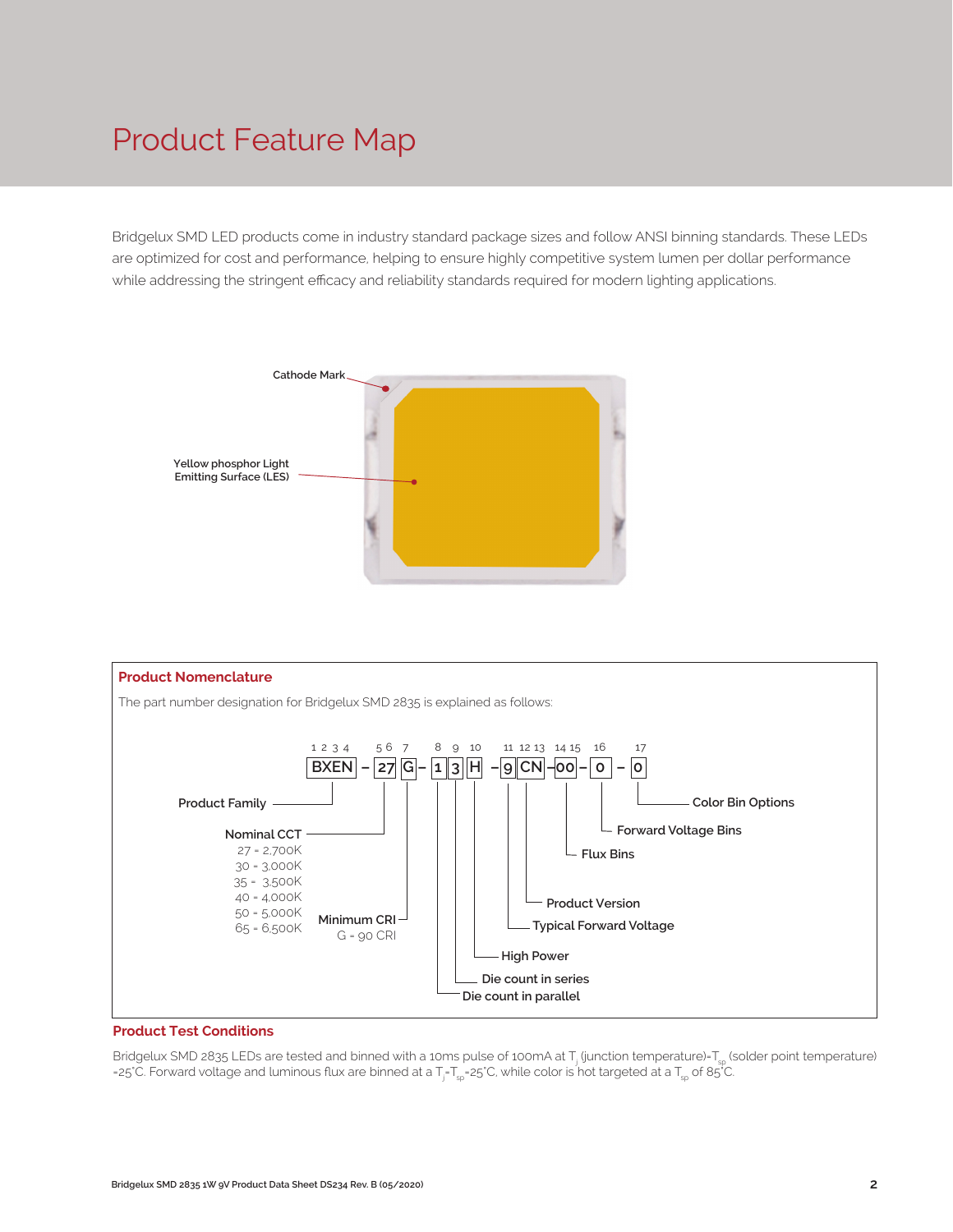# Product Selection Guide

The following product configurations are available:

#### **Table 1:** Selection Guide, Pulsed Measurement Data at 100mA (T<sub>j</sub>=T<sub>sp</sub>=25°C)

| Part Number <sup>16</sup> | Nominal CCT <sup>2</sup> | CRI3.5 | <b>Nominal</b><br><b>Drive Current</b> |            | Forward Voltage <sup>4.5</sup><br>(V) |            | <b>Typical Pulsed</b> | <b>Typical Power</b> | <b>Typical Efficacy</b> |
|---------------------------|--------------------------|--------|----------------------------------------|------------|---------------------------------------|------------|-----------------------|----------------------|-------------------------|
|                           | (K)                      |        | (mA)                                   | <b>Min</b> | <b>Typical</b>                        | <b>Max</b> | Flux $(lm)^{4.5}$     | (W)                  | (lm/W)                  |
| BXEN-27G-13H-9CN-00-0-0   | 2700                     | 90     | 100                                    | 8.8        | 9.2                                   | 9.6        | 113                   | 0.9                  | 123                     |
| BXEN-30G-13H-9CN-00-0-0   | 3000                     | 90     | 100                                    | 8.8        | 9.2                                   | 9.6        | 116                   | 0.9                  | 126                     |
| BXEN-35G-13H-9CN-00-0-0   | 3500                     | 90     | 100                                    | 8.8        | 9.2                                   | 9.6        | 116                   | 0.9                  | 126                     |
| BXEN-40G-13H-9CN-00-0-0   | 4000                     | 90     | 100                                    | 8.8        | 9.2                                   | 9.6        | 122                   | 0.9                  | 133                     |
| BXEN-50G-13H-9CN-00-0-0   | 5000                     | 90     | 100                                    | 8.8        | 9.2                                   | 9.6        | 124                   | 0.9                  | 135                     |
| BXEN-65G-13H-9CN-00-0-0   | 6500                     | 90     | 100                                    | 8.8        | 9.2                                   | 9.6        | 122                   | 0.9                  | 133                     |

#### **Table 2:** Selection Guide, Pulsed Test Performance (T<sub>sp</sub> = 85°C)<sup>78</sup>

| Part Number <sup>1,6</sup> | Nominal CCT <sup>2</sup> | CRI <sup>3.5</sup> | Forward Voltage <sup>4.5</sup><br><b>Nominal</b><br>(V)<br><b>Drive Current</b> |     |                | <b>Typical Pulsed</b> | <b>Typical Power</b> | <b>Typical Efficacy</b> |        |
|----------------------------|--------------------------|--------------------|---------------------------------------------------------------------------------|-----|----------------|-----------------------|----------------------|-------------------------|--------|
|                            | (K)                      |                    | (mA)                                                                            | Min | <b>Typical</b> | <b>Max</b>            | Flux $(lm)^{4.5}$    | (W)                     | (lm/W) |
| BXEN-27G-13H-9CN-00-0-0    | 2700                     | 90                 | 100                                                                             | 8.7 | 9.1            | 9.5                   | 103                  | 0.9                     | 112    |
| BXEN-30G-13H-9CN-00-0-0    | 3000                     | 90                 | 100                                                                             | 8.7 | 9.1            | 9.5                   | 105                  | 0.9                     | 114    |
| BXEN-35G-13H-9CN-00-0-0    | 3500                     | 90                 | 100                                                                             | 8.7 | 9.1            | 9.5                   | 105                  | 0.9                     | 114    |
| BXEN-40G-13H-9CN-00-0-0    | 4000                     | 90                 | 100                                                                             | 8.7 | 9.1            | 9.5                   | 111                  | 0.9                     | 121    |
| BXEN-50G-13H-9CN-00-0-0    | 5000                     | 90                 | 100                                                                             | 8.7 | 9.1            | 9.5                   | 112                  | 0.9                     | 123    |
| BXEN-65G-13H-9CN-00-0-0    | 6500                     | 90                 | 100                                                                             | 8.7 | 9.1            | 9.5                   | 111                  | 0.9                     | 121    |

Notes for Tables 1 & 2:

1. The last 6 characters (including hyphens '-') refer to flux bins, forward voltage bins, and color bin options, respectively. "00-0-0" denotes the full distribution of flux, forward voltage, and 7 SDCM color.

 Example: BXEN-27G-13H-9CN-00-0-0 refers to the full distribution of flux, forward voltage, and color within a 2700K 7-step ANSI standard chromaticity region with a minimum of 90CRI, 1x3 die configuration, high power, 9.2V typical forward voltage.

2. Product CCT is hot targeted at Tsp = 85°C. Nominal CCT as defined by ANSI C78.377-2011.

3. Listed CRIs are minimum values and include test tolerance.

4. Products tested under pulsed condition (10ms pulse width) at nominal drive current where Tj-Tsp=25°C.

5. Bridgelux maintains a ±7.5% tolerance on luminous flux measurements, ±0.1V tolerance on forward voltage measurements, and ±2 tolerance on CRI measurements for the SMD 2835.

6. Refer to Table 5 and Table 6 for Bridgelux SMD 2835 Luminous Flux Binning and Forward Voltage Binning information.

7. Typical pulsed test performance values are provided as reference only and are not a guarantee of performance.

8. Typical performance is estimated based on operation under pulsed current with LED emitter mounted onto a heat sink with thermal interface material and the solder point temperature maintained at 85°C. Based on Bridgelux test setup, values may vary depending on the thermal design of the luminaire and/or the exposed environment to which the product is subjected.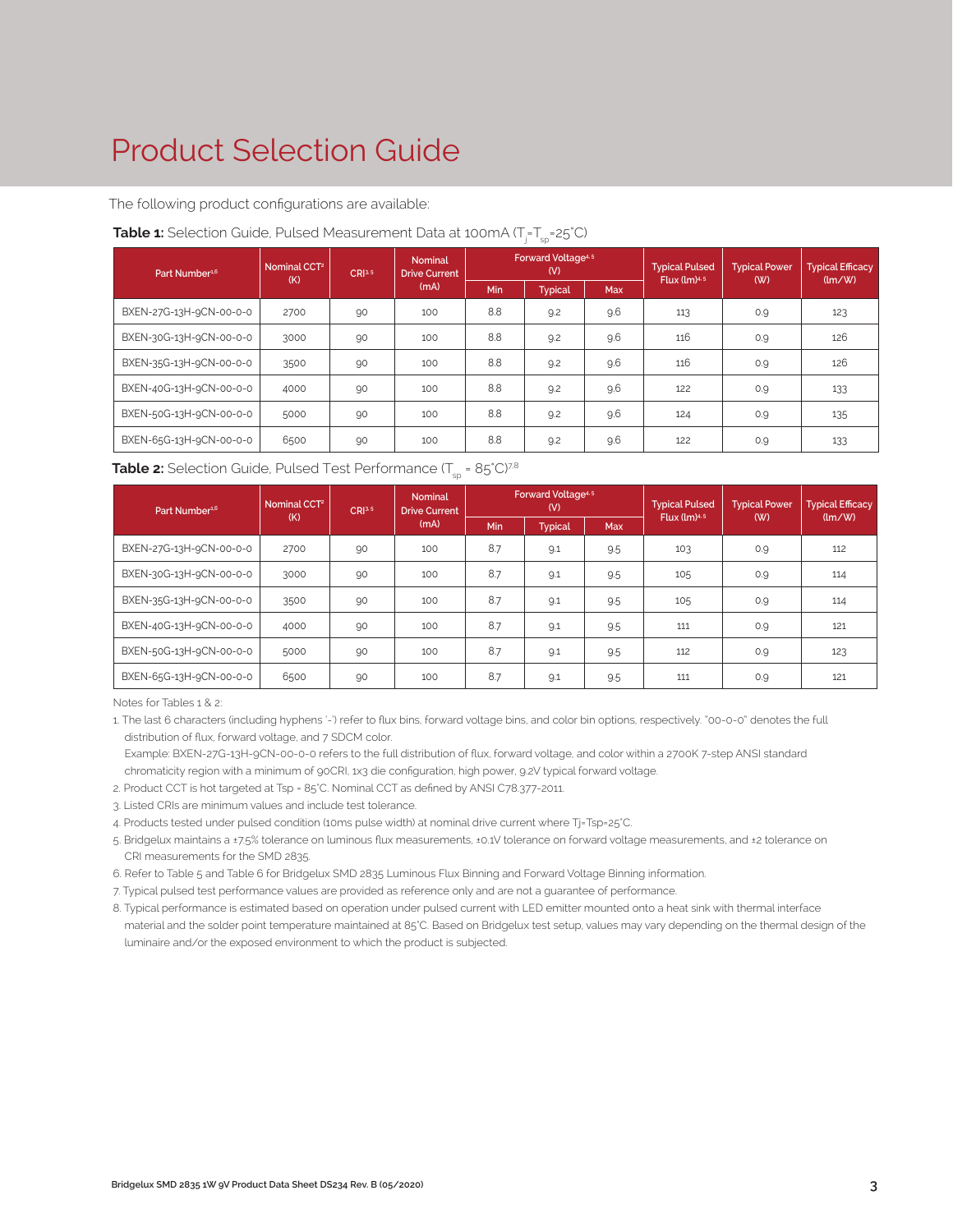# Electrical Characteristics

#### **Table 3: Electrical Characteristics**

|                          | <b>Drive Current</b> |                | <b>Forward Voltage</b><br>$(V)$ 2.3 |     | <b>Typical</b><br><b>Temperature</b><br><b>Coefficient</b> | <b>Typical</b><br><b>Thermal</b><br><b>Resistance</b>                      |  |
|--------------------------|----------------------|----------------|-------------------------------------|-----|------------------------------------------------------------|----------------------------------------------------------------------------|--|
| Part Number <sup>1</sup> | (mA)                 | <b>Minimum</b> | <b>Typical</b><br><b>Maximum</b>    |     | of Forward<br>Voltage<br>$\Delta V / \Delta T$<br>(mV/C)   | <b>Junction</b><br>to Solder Point <sup>4</sup><br>$R_{\text{isp}}$ (°C/W) |  |
| BXEN-XXX-13H-9CN-00-0-0  | 100                  | 8.8            | 9.2                                 | 9.6 | $-1.25$                                                    | 12                                                                         |  |

Notes for Tables 3:

1. The last 6 characters (including hyphens '-') refer to flux bins, forward voltage bins, and color bin options, respectively. "00-0-00" denotes the full distribution of flux, forward voltage, and 7 SDCM color.

 Example: BXEN-27G-13H-9CN-00-0-0 refers to the full distribution of flux, forward voltage, and color within a 2700K 7-step ANSI standard chromaticity region with a minimum of 90CRI, 1x3 die configuration, high power, 9.2V typical forward voltage.

2. Bridgelux maintains a tolerance of ± 0.1V on forward voltage measurements. Voltage minimum and maximum values at the nominal drive current are guaranteed by 100% test.

3. Products tested under pulsed condition (10ms pulse width) at nominal drive current where Tsp = 25°C.

4. Thermal resistance value was calculated using total electrical input power; optical power was not subtracted from input power.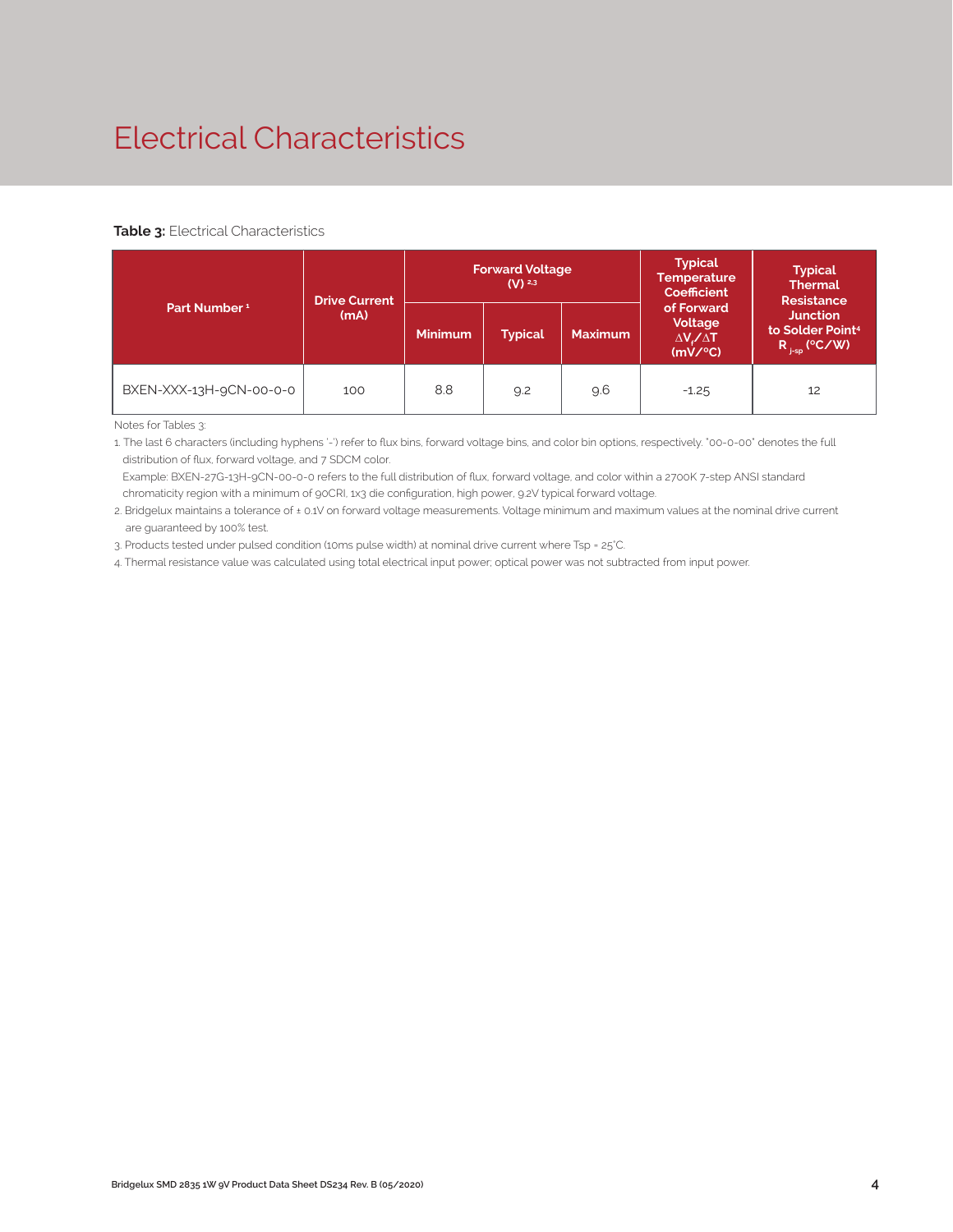# Absolute Maximum Ratings

#### **Table 4:** Maximum Ratings

| Parameter                                             | Maximum Rating                                  |
|-------------------------------------------------------|-------------------------------------------------|
| LED Junction Temperature $(T_i)$                      | $125^{\circ}$ C                                 |
| Storage Temperature                                   | $-40^{\circ}$ C to $+105^{\circ}$ C             |
| Operating Solder Point Temperature (T <sub>Sp</sub> ) | $-40^{\circ}$ C to $+105^{\circ}$ C             |
| <b>Soldering Temperature</b>                          | 260°C or lower for a maximum of 10 seconds      |
| Maximum Drive Current                                 | 120 <sub>m</sub> A                              |
| Maximum Peak Pulsed Forward Current <sup>1</sup>      | 240 <sub>m</sub> A                              |
| Maximum Reverse Voltage <sup>2</sup>                  |                                                 |
| Moisture Sensitivity Rating                           | MSL <sub>3</sub>                                |
| Electrostatic Discharge                               | 2kV HBM. JEDEC-JS-001-HBM and JEDEC-JS-001-2012 |

Notes for Tables 4:

1. Bridgelux recommends a maximum duty cycle of 10% and pulse width of 10 ms when operating LED SMD at maximum peak pulsed current specified. Maximum peak pulsed current indicate values where LED SMD can be driven without catastrophic failures.

2. Light emitting diodes are not designed to be driven in reverse voltage and will not produce light under this condition. no rating is provided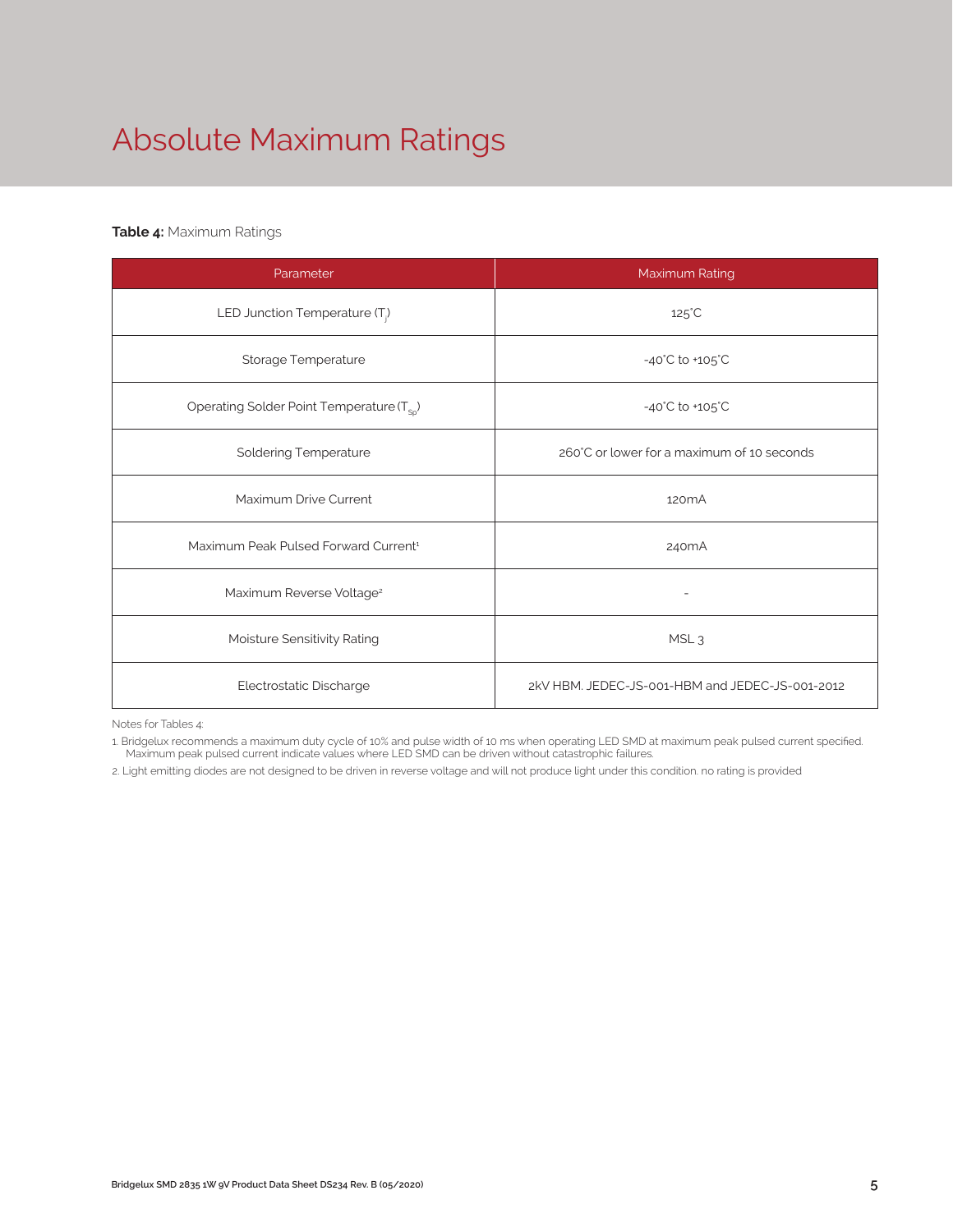# Product Bin Definitions

Table 5 lists the standard photometric luminous flux bins for Bridgelux SMD 2835 LEDs. Although several bins are listed, product availability in a particular bin varies by production run and by product performance. Not all bins are available in all CCTs.

| <b>Bin Code</b> | <b>Minimum</b> | <b>Maximum</b> | <b>Unit</b> | <b>Condition</b> |
|-----------------|----------------|----------------|-------------|------------------|
| 5D              | 105            | 110            |             |                  |
| 5E              | 110            | 115            |             |                  |
| 5F              | 115            | 120            | lm          | $I_{r}$ =100mA   |
| 5G              | 120            | 125            |             |                  |
| 5H              | 125            | 130            |             |                  |

#### **Table 5:** Luminous Flux Bin Definitions at 100mA, T<sub>sp</sub>=25°C

Note for Tables 5:

1. Bridgelux maintains a tolerance of ± 7.5% on luminous flux measurements.

#### **Table 6:** Forward Voltage Bin Definition at 100mA, T<sub>sp</sub>=25°C

| <b>Bin Code</b> | <b>Minimum</b> | <b>Maximum</b> | <b>Unit</b> | <b>Condition</b> |
|-----------------|----------------|----------------|-------------|------------------|
|                 | 8.8            | 9.0            |             |                  |
|                 | 9.0            | 9.2            |             | $I_c = 100mA$    |
| W               | 9.2            | 9.4            |             |                  |
|                 | 9.4            | 9.6            |             |                  |

Note for Tables 6:

1. Bridgelux maintains a tolerance of ± 0.1V on forward voltage measurements.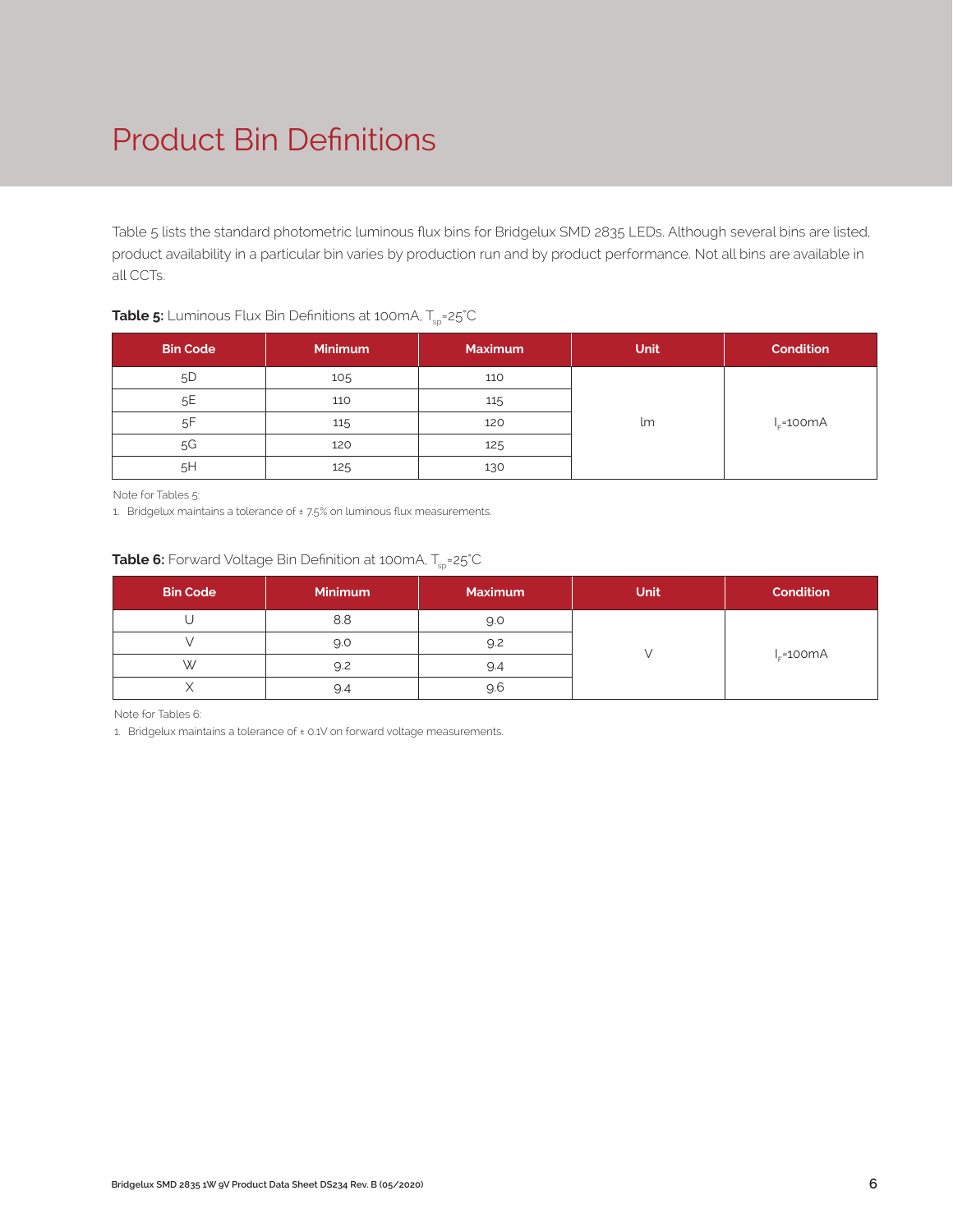## Product Bin Definitions

| <b>CCT</b> |                    | <b>Center Point</b> |        |                   |                   | <b>Ellipse</b>        |                  |
|------------|--------------------|---------------------|--------|-------------------|-------------------|-----------------------|------------------|
|            | <b>Color Space</b> | X                   | Y.     | <b>Major Axis</b> | <b>Minor Axis</b> | <b>Rotation Angle</b> | <b>Color Bin</b> |
|            | 3 SDCM             | 0.4578              | 0.4101 | 0.00810           | 0.00420           | 53.70                 | $\mathbf{1}$     |
| 2700K      | 5 SDCM             | 0.4578              | 0.4101 | 0.01350           | 0.00700           | 53.70                 | 1/A/B/C/D        |
|            | 3 SDCM             | 0.4338              | 0.4030 | 0.00834           | 0.00408           | 53.22                 | 1                |
| 3000K      | 5 SDCM             | 0.4338              | 0.4030 | 0.01390           | 0.00680           | 53.22                 | 1/A/B/C/D        |
|            | 3 SDCM             | 0.4073              | 0.3917 | 0.00927           | 0.00414           | 54.00                 | $\mathbf 1$      |
| 3500K      | 5 SDCM             | 0.4073              | 0.3917 | 0.01545           | 0.00690           | 54.00                 | 1/A/B/C/D        |
|            | 3 SDCM             | 0.3818              | 0.3797 | 0.00939           | 0.00402           | 53.72                 | $\mathbf{1}$     |
| 4000K      | 5 SDCM             | 0.3818              | 0.3797 | 0.01565           | 0.00670           | 53.72                 | 1/A/B/C/D        |
|            | 3 SDCM             | 0.3447              | 0.3553 | 0.00822           | 0.00354           | 59.62                 | 1                |
| 5000K      | 5 SDCM             | 0.3447              | 0.3553 | 0.01370           | 0.00590           | 59.62                 | 1/A/B/C/D        |
|            | 3 SDCM             | 0.3123              | 0.3282 | 0.00669           | 0.00285           | 58.57                 | 1                |
| 6500K      | 5 SDCM             | 0.3123              | 0.3282 | 0.01115           | 0.00475           | 58.57                 | 1/A/B/C/D        |

**Table 7:** 3- and 5-step MacAdam Ellipse Color Bin Definitions

| <b>Point</b> |             | 2700K  |        | 3000K  |        | 3500K  |        | 4000K  |        | 5000K  |             | 6500K  | Color      |
|--------------|-------------|--------|--------|--------|--------|--------|--------|--------|--------|--------|-------------|--------|------------|
|              | $\mathbf x$ | У      | x      | y      | X.     | У      | x      | v      | x      | У      | $\mathbf x$ | y      | <b>Bin</b> |
|              | 0.4813      | 0.4319 | 0.4562 | 0.4260 | 0.4299 | 0.4165 | 0.4006 | 0.4044 | 0.3551 | 0.3760 | 0.3205      | 0.3481 |            |
| <b>ANSI</b>  | 0.4562      | 0.426  | 0.4299 | 0.4165 | 0.3996 | 0.4015 | 0.3736 | 0.3874 | 0.3376 | 0.3616 | 0.3028      | 0.3304 |            |
|              | 0.4373      | 0.3893 | 0.4147 | 0.3814 | 0.3889 | 0.3690 | 0.3670 | 0.3578 | 0.3366 | 0.3369 | 0.3068      | 0.3113 |            |
|              | 0.4593      | 0.3944 | 0.4373 | 0.3893 | 0.4147 | 0.3814 | 0.3898 | 0.3716 | 0.3515 | 0.3487 | 0.3221      | 0.3261 | E/F/       |
|              | 0.4687      | 0.4289 | 0.4431 | 0.4213 | 0.4148 | 0.4090 | 0.3871 | 0.3959 | 0.3463 | 0.3687 | 0.3115      | 0.3391 | G/H        |
| $V$ -up      | 0.4618      | 0.4170 | 0.4377 | 0.4101 | 0.4112 | 0.3996 | 0.3847 | 0.3873 | 0.3457 | 0.3617 | 0.3124      | 0.3328 |            |
|              | 0.4483      | 0.3919 | 0.4260 | 0.3854 | 0.4018 | 0.3752 | 0.3784 | 0.3647 | 0.3440 | 0.3427 | 0.3144      | 0.3186 |            |
| V-down       | 0.4542      | 0.4031 | 0.4310 | 0.3960 | 0.4053 | 0.3844 | 0.3807 | 0.3730 | 0.3445 | 0.3495 | 0.3135      | 0.3250 |            |
|              | 0.4468      | 0.4077 | 0.4223 | 0.3990 | 0.3941 | 0.3848 | 0.3702 | 0.3722 | 0.3371 | 0.3490 | 0.3048      | 0.3207 |            |
| H-left       | 0.4524      | 0.4089 | 0.4283 | 0.4013 | 0.4012 | 0.3885 | 0.3755 | 0.3755 | 0.3395 | 0.3509 | 0.3081      | 0.3240 |            |
|              | 0.4703      | 0.4132 | 0.4468 | 0.4077 | 0.4223 | 0.3990 | 0.3950 | 0.3875 | 0.3533 | 0.3620 | 0.3213      | 0.3373 |            |
| H-right      | 0.4632      | 0.4115 | 0.4394 | 0.4052 | 0.4133 | 0.3945 | 0.3880 | 0.3834 | 0.3498 | 0.3592 | 0.3165      | 0.3325 |            |
| Center       | 0.4578      | 0.4101 | 0.4338 | 0.4030 | 0.4073 | 0.3917 | 0.3818 | 0.3797 | 0.3447 | 0.3553 | 0.3123      | 0.3282 |            |

Notes for Tables 7:

1. Color binning at  $T_{\text{ss}}$ =85°C unless otherwise specified

2. Bridgelux maintains a tolerance of ± 0.007 on x and y color coordinates in the CIE 1931 color space.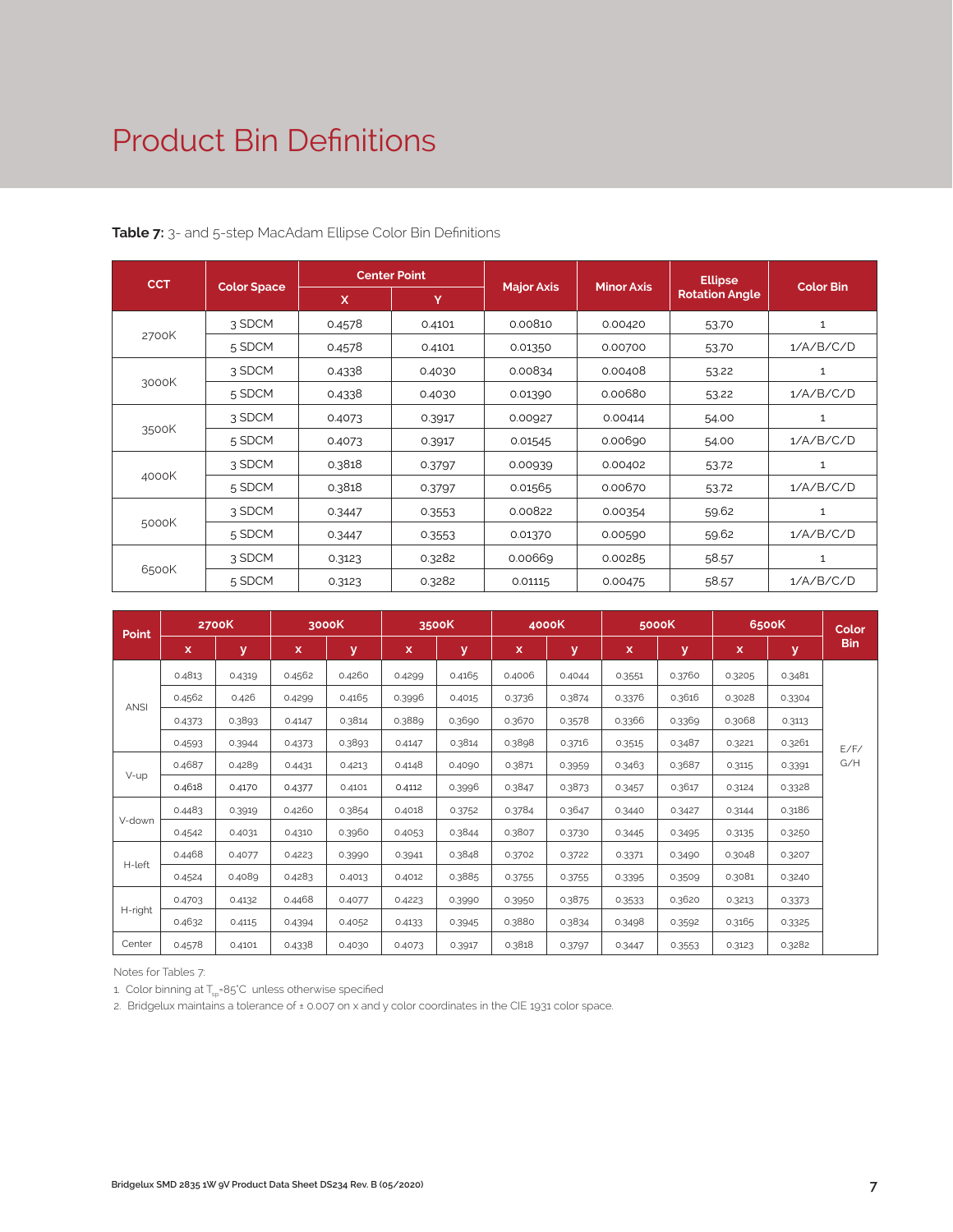# Product Bin Definitions



#### Figure 1: C.I.E. 1931 Chromaticity Diagram (9 Color Bin Structure, Hot-color Targeted at T<sub>sp</sub>=85°C)

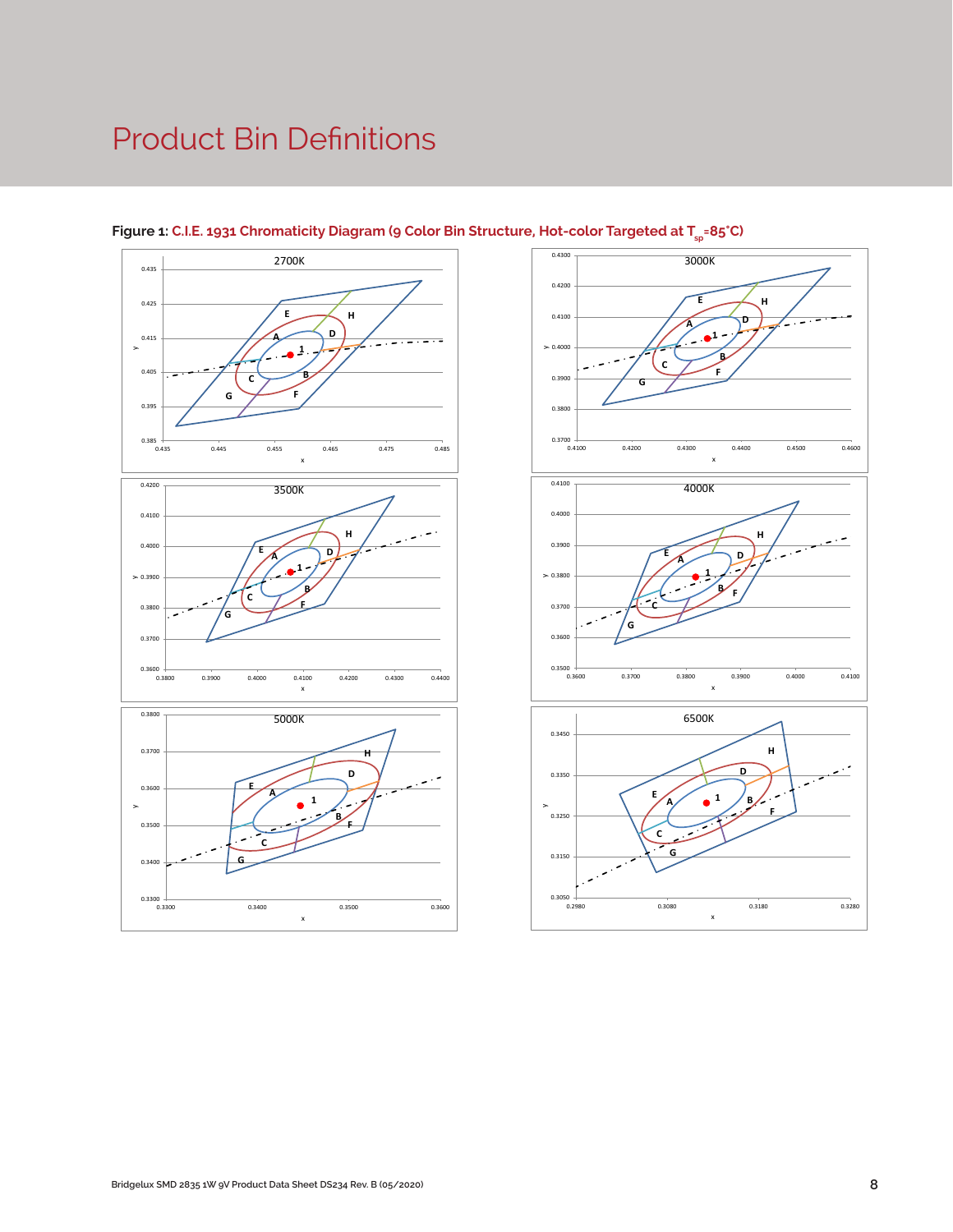### Performance Curves

#### Figure 2: Drive Current vs. Voltage (T<sub>SD</sub>=25°C)



Figure 3: Typical Relative Luminous Flux vs. Drive Current (T<sub>sp</sub>=25°C)



Note for Figure 3:

<sup>1.</sup> Bridgelux does not recommend driving high power LEDs at low currents. Doing so may produce unpredictable results. Pulse width modulation (PWM) is recommended for dimming effects.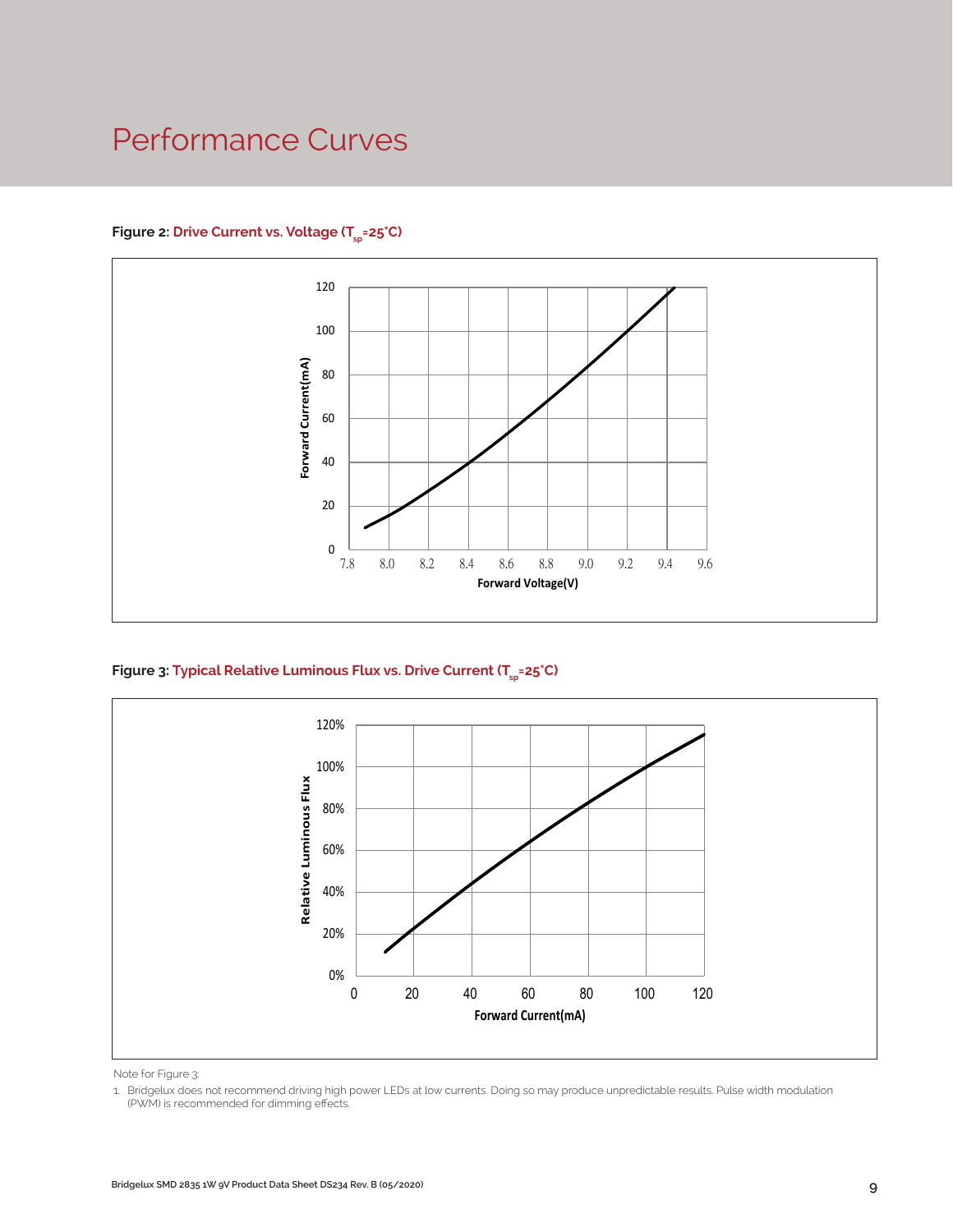### Performance Curves



#### **Figure 4: Typical Relative Flux vs. Solder Point Temperature**

**Figure 5: Typical ccx Shift vs. Solder Point Temperature**



Notes for Figures 4 & 5:

<sup>1.</sup> Characteristics shown for warm white based on 2700K and 90 CRI.

<sup>2.</sup> Characteristics shown for neutral white based on 4000K and 90 CRI.

<sup>3.</sup> Characteristics shown for cool white based on 5000K and 90 CRI.

<sup>4.</sup> For other color SKUs, the shift in color will vary. Please contact your Bridgelux Sales Representative for more information3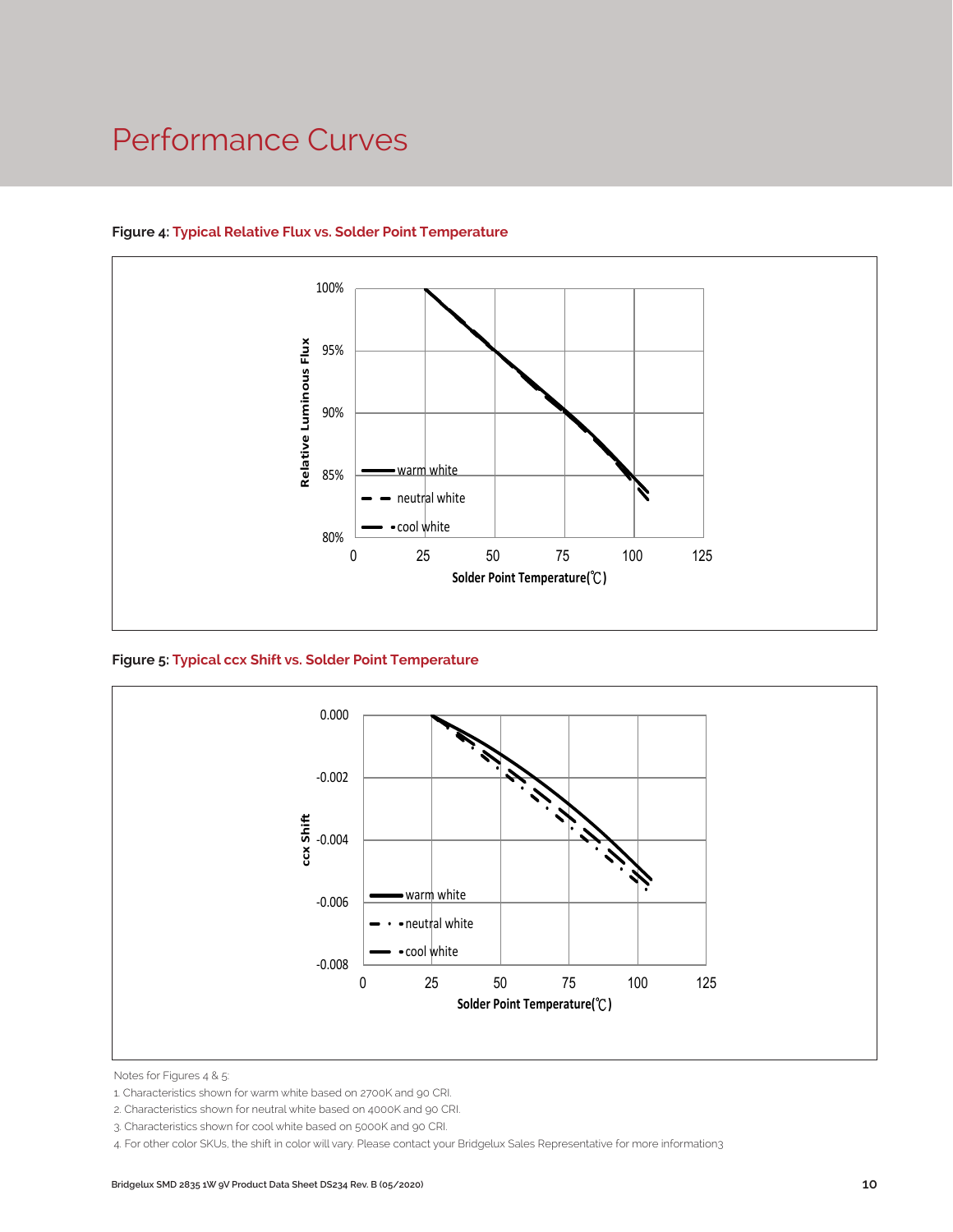### Performance Curves



#### **Figure 6: Typical ccy Shift vs. Solder Point Temperature**

Notes for Figure 6:

1. Characteristics shown for warm white based on 2700K and 90 CRI.

2. Characteristics shown for neutral white based on 4000K and 90 CRI.

3. Characteristics shown for cool white based on 5000K and 90 CRI.

4. For other color SKUs, the shift in color will vary. Please contact your Bridgelux Sales Representative for more information.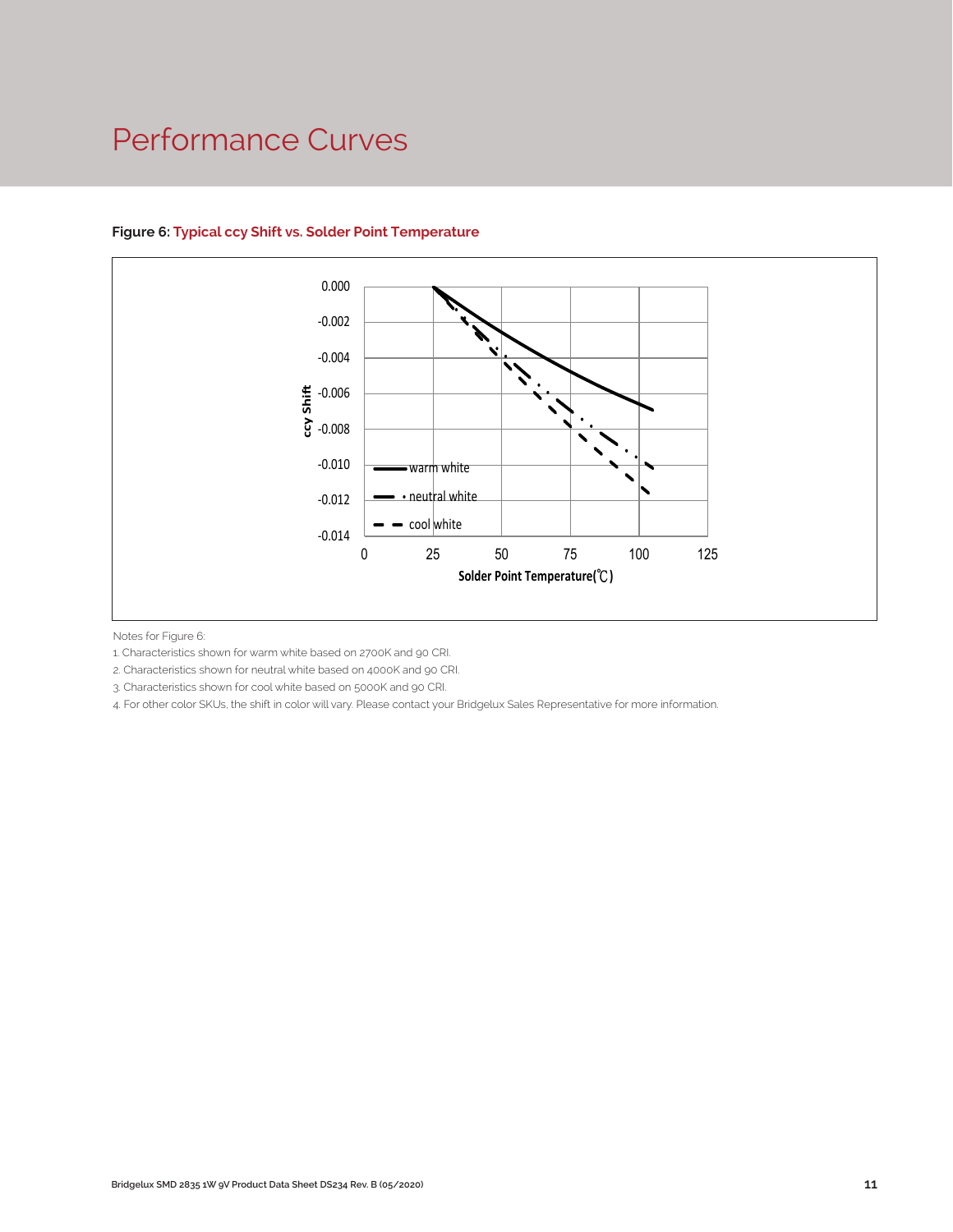## Typical Radiation Pattern



#### Figure 7: Typical Spatial Radiation Pattern at 100mA, T<sub>en</sub>=25°C

Notes for Figure 7:

1. Typical viewing angle is 120°. .

2. The viewing angle is defined as the off axis angle from the centerline where luminous intensity (Iv) is ½ of the peak value.

#### Figure 8: Typical Polar Radiation Pattern at 100mA, T<sub>sp</sub>=25°C

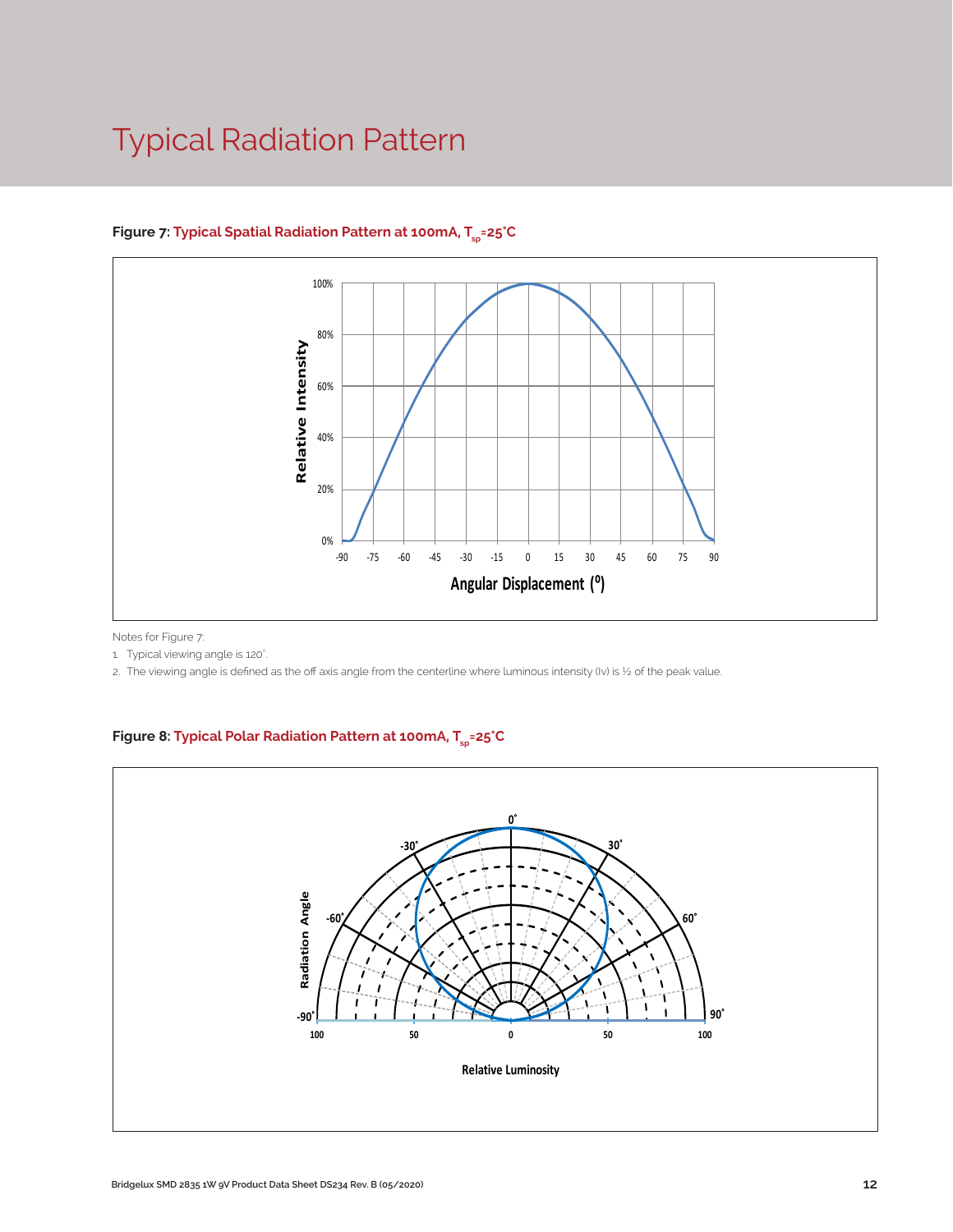# Typical Color Spectrum

#### **Figure 9: Typical Color Spectrum**



Notes for Figure 9:

1. Color spectra measured at nominal current for Tsp = 25°C

2. Color spectra shown for 90 CRI products.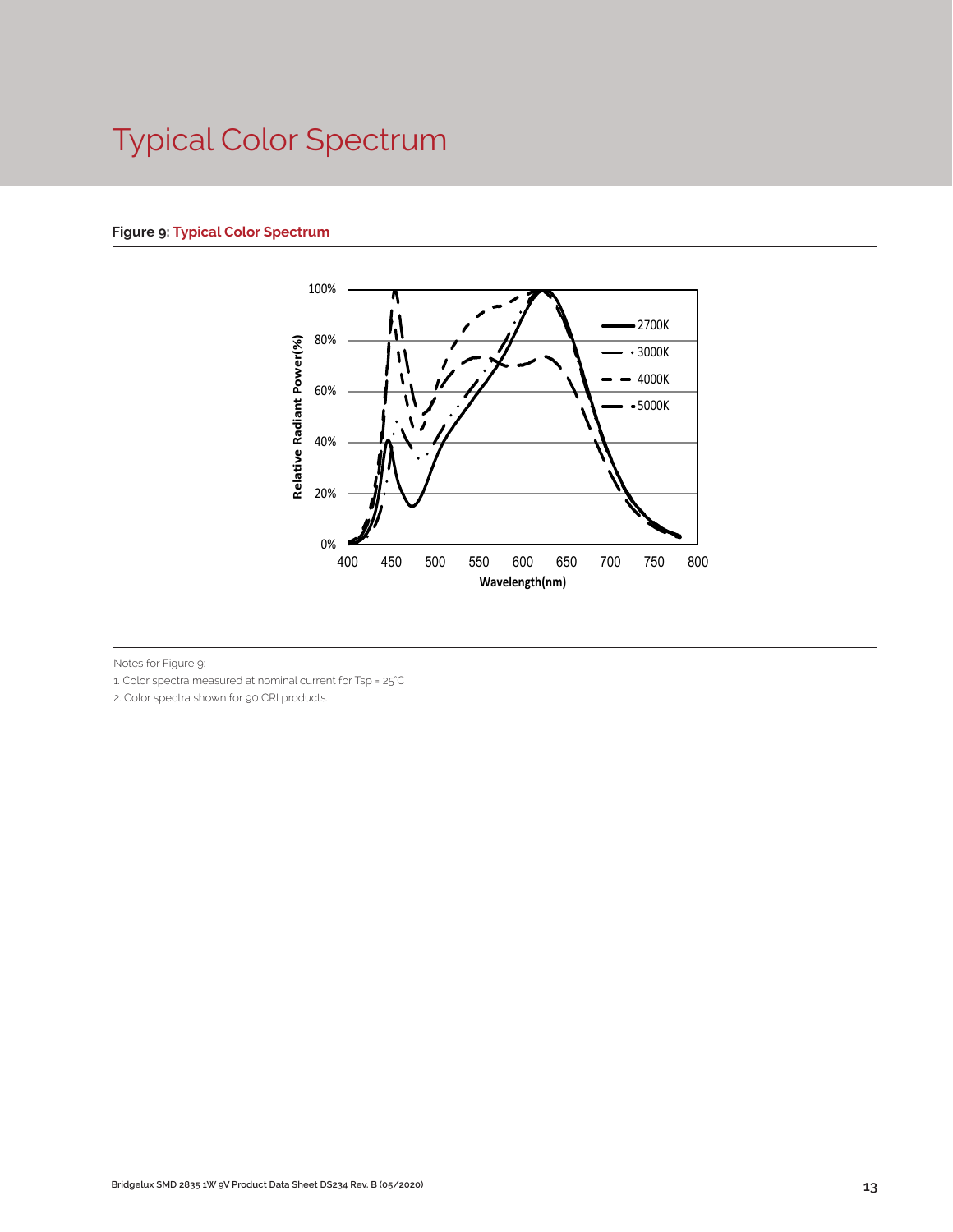### Mechanical Dimensions

#### **Figure 10: Drawing for SMD 2835**











Notes for Figure 10:

1. Drawings are not to scale.

2. Drawing dimensions are in millimeters.

3. Unless otherwise specified, tolerances are ± 0.10mm.

### Recommended PCB Soldering Pad Pattern

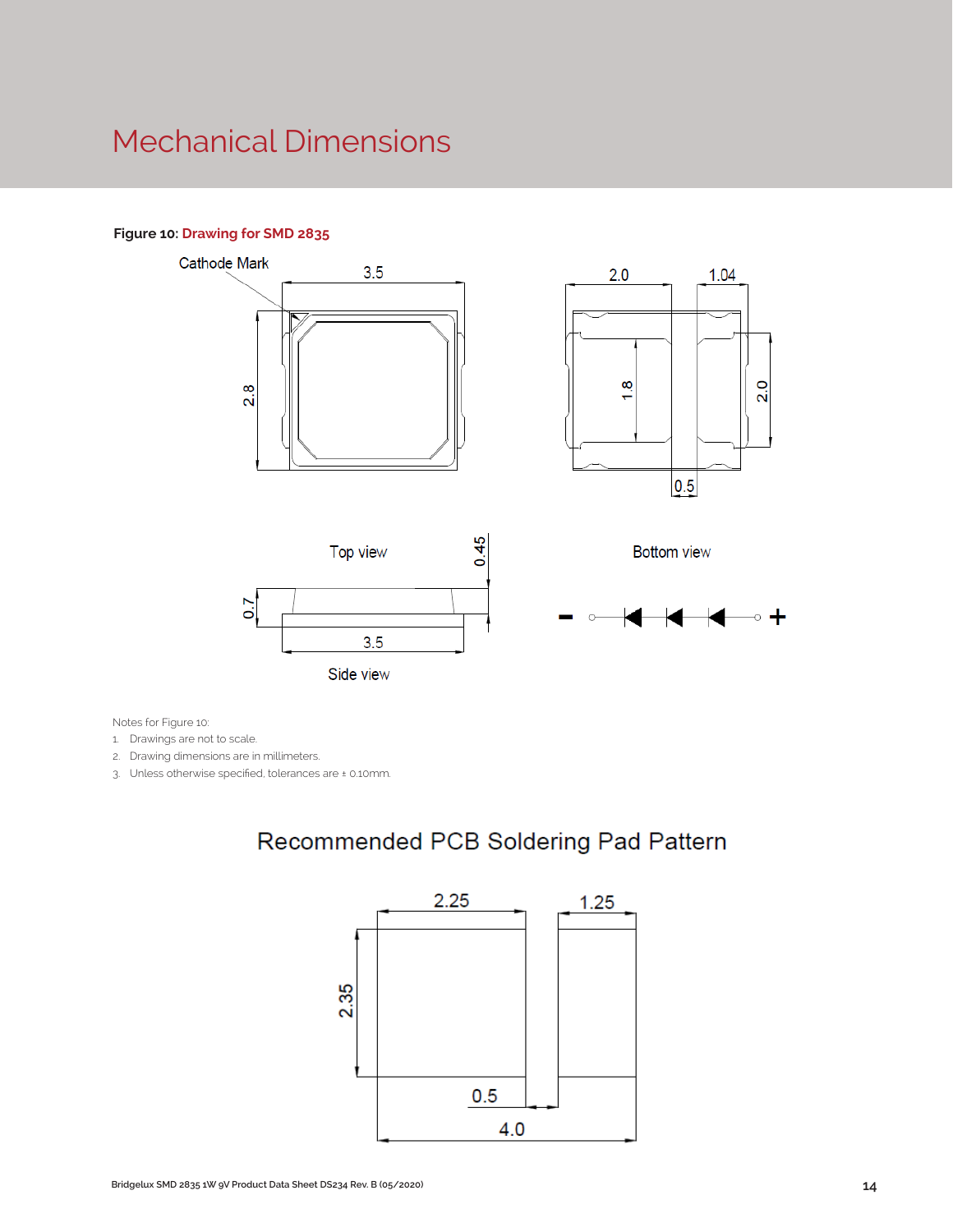# Reliability

#### **Table 8:** Reliability Test Items and Conditions

| No.            | <b>Items</b>                        | <b>Reference</b><br><b>Standard</b> | <b>Test Conditions</b>                                                                                 | <b>Drive</b><br><b>Current</b> | <b>Test Duration</b> | <b>Units</b><br>Failed/Tested |
|----------------|-------------------------------------|-------------------------------------|--------------------------------------------------------------------------------------------------------|--------------------------------|----------------------|-------------------------------|
| 1              | Moisture/Reflow Sensitivity         | J-STD-020E                          | $T_{\text{cld}}$ = 260°C, 10sec,<br>Precondition: 60°C, 60%RH, 168hr                                   | $\sim$                         | 3 reflows            | 0/22                          |
| $\overline{c}$ | Low Temperature Storage             | JESD22-A119                         | $T_a = -40^{\circ}C$                                                                                   | $\bar{a}$                      | 1000 hours           | 0/22                          |
| 3              | High Temperature Storage            | JESD22-A103D                        | $T_a = 105^{\circ}C$                                                                                   | $\sim$                         | 1000 hours           | 0/22                          |
| 4              | Low Temperature Operating Life      | JESD22-A108D                        | $T_s = -40^{\circ}C$                                                                                   | 100 <sub>m</sub> A             | 1000 hours           | 0/22                          |
| 5              | Temperature Humidity Operating Life | JESD22-A101C                        | $T_{SD} = 85^{\circ}$ C, RH=85%                                                                        | 100 <sub>m</sub> A             | 1000 hours           | 0/22                          |
| 6              | High Temperature Operating Life     | JESD22-A108D                        | $T_{\rm sn}$ =105°C                                                                                    | 120 <sub>m</sub> A             | 1000 hours           | 0/22                          |
| $\overline{7}$ | Power switching                     | IEC62717:2014                       | $T_{SD} = 105^{\circ}C$<br>30 sec on, 30 sec off                                                       | 120 <sub>m</sub> A             | 30000 cycles         | 0/22                          |
| 8              | <b>Thermal Shock</b>                | JESD22-A106B                        | $T_a = -40^{\circ}C - 100^{\circ}C$ ;<br>Dwell: 15min; Transfer: 10sec                                 | $\sim$                         | 200 cycles           | 0/22                          |
| 9              | Temperature Cycle                   | JESD22-A104E                        | $T_a = -40^{\circ}C - 100^{\circ}C$ ;<br>Dwell at extreme temperature: 15min;<br>Ramp rate < 105°C/min |                                | 200 cycles           | 0/22                          |
| 10             | Electrostatic Discharge             | JS-001-2012                         | HBM, $2KV$ , $1.5k\Omega$ , 100pF,<br>Alternately positive or negative                                 | $\overline{\phantom{a}}$       |                      | 0/22                          |

#### **Passing Criteria**

| <b>Item</b>                     | <b>Symbol</b> | <b>Test Condition</b> | <b>Passing Criteria</b> |
|---------------------------------|---------------|-----------------------|-------------------------|
| Forward Voltage                 |               | 100 <sub>m</sub> A    | ΔVf<10%                 |
| Luminous Flux                   | ۲v            | 100 <sub>m</sub> A    | ΔFν<30%                 |
| <b>Chromaticity Coordinates</b> | (x, y)        | 100 <sub>m</sub> A    | Δu'v'<0.007             |

Notes for Table 9:

1. Measurements are performed after allowing the LEDs to return to room temperature

2.  $\mathsf{T}_{\mathsf{std}}$  : reflow soldering temperature;  $\mathsf{T}_{\mathsf{a}}$  : ambient temperature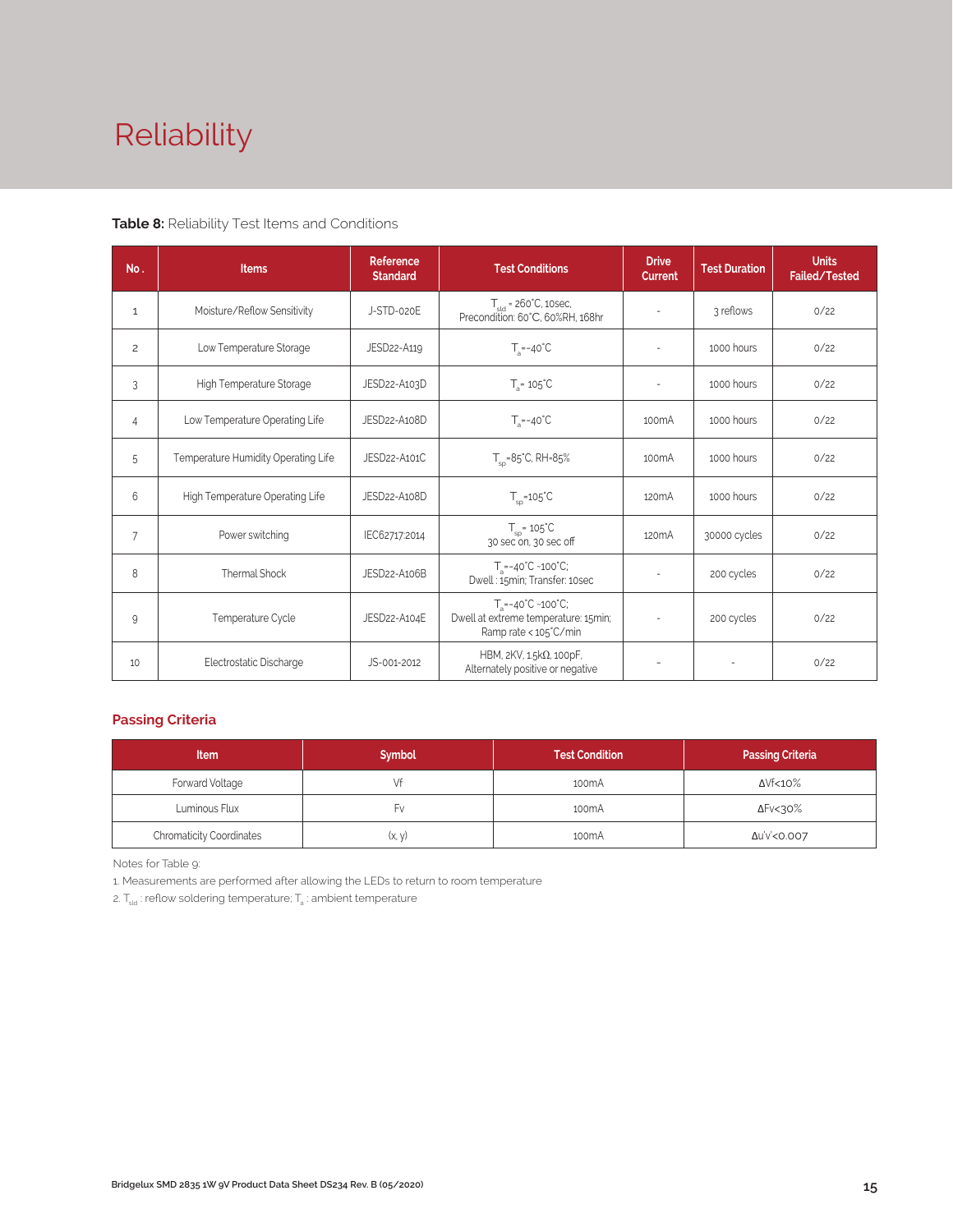### Reflow Characteristics

#### **Figure 11 : Reflow Profile**



| <b>Profile Feature</b>                                                 | <b>Lead Free Assembly</b> |
|------------------------------------------------------------------------|---------------------------|
| Temperature Min. (Ts_min)                                              | $160^{\circ}$ C           |
| Temperature Max. (Ts_max)                                              | $205^{\circ}$ C           |
| Time (ts) from Ts_min to Ts_max                                        | 60-150 seconds            |
| Ramp-Up Rate (TL to Tp)                                                | 3 °C/second               |
| Liquidus Temperature (TL)                                              | 220 °C                    |
| Time (TL) Maintained Above TL                                          | 60-150 seconds            |
| Peak Temp(Tp)                                                          | 260 °C max.               |
| Time (Tp) Within 5 °C of the Specified Classification Temperature (Tc) | 25 seconds max.           |
| Ramp-Down Rate (Tp to TL)                                              | 5 °C/second max.          |
| Time 25 °C to Peak Temperature                                         | 10 minutes max.           |

#### **Figure 12 : Pick and Place**



Note for Figure 12:

1. When using a pick and place machine, choose a nozzle that has a larger diameter than the LED's emitting surface. Using a Pick-and-Place nozzle with a smaller diameter than the size of the LEDs emitting surface will cause damage and may also cause the LED to not illuminate.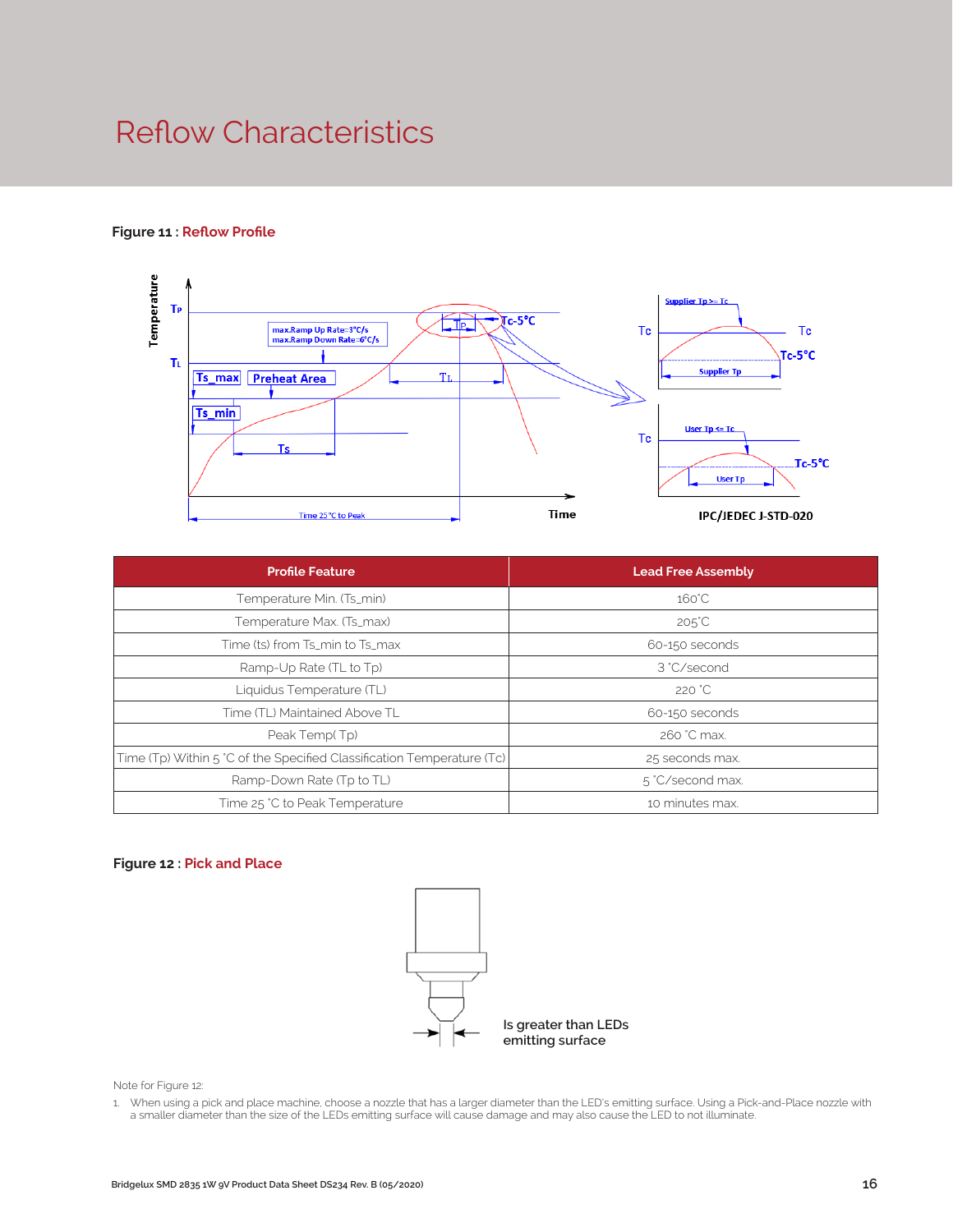### Packaging

#### **Figure 13: Emitter Reel Drawings**



Note for Figure 13:

1. Drawings are not to scale. Drawing dimensions are in millimeters.

#### **Figure 14: Emitter Tape Drawings**





Note for Figure 14:

1. Drawings are not to scale. Drawing dimensions are in millimeters.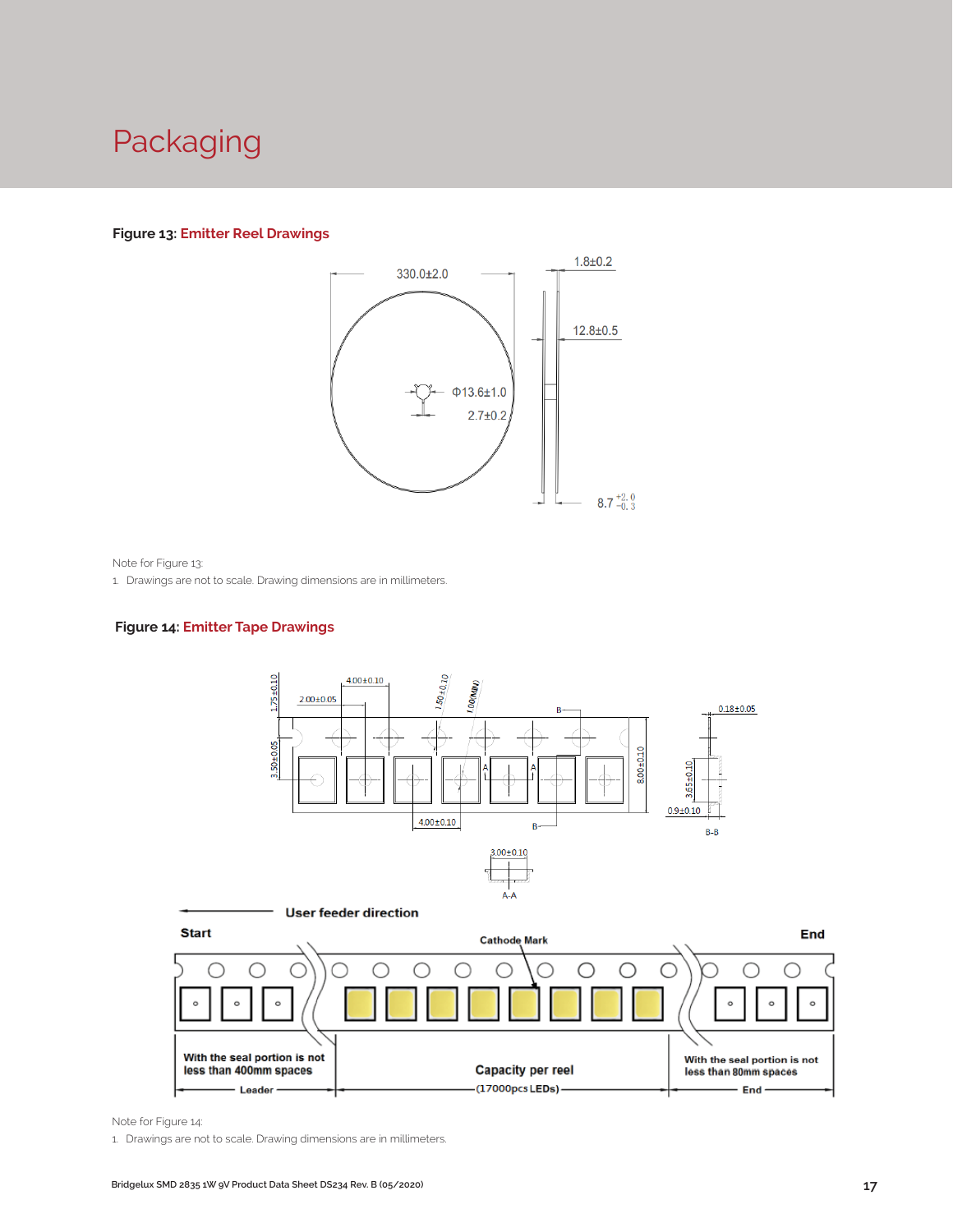# Packaging



### **Figure 15: Emitter Reel Packaging Drawings**

Note for Figure 15:

1. Drawings are not to scale.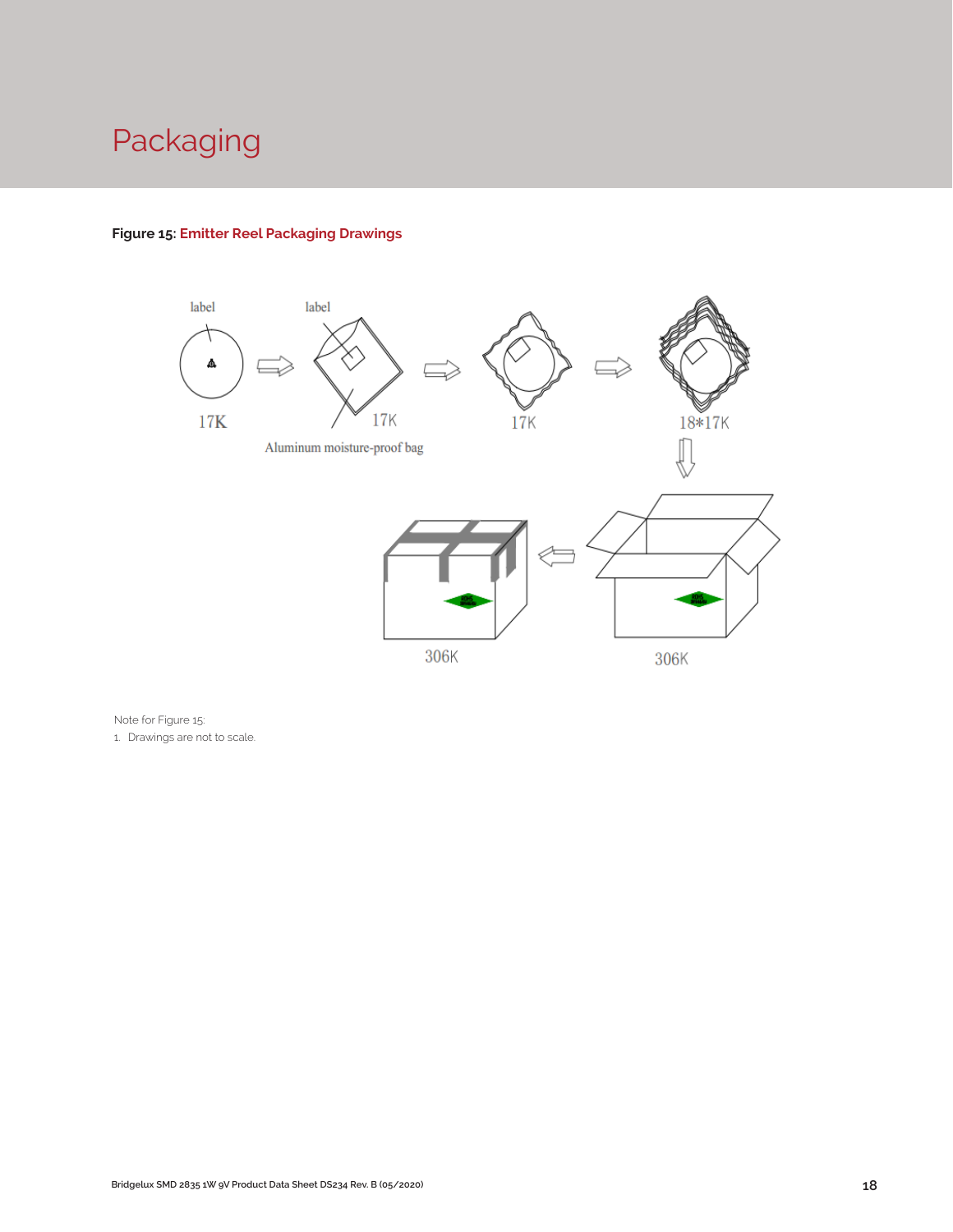# Design Resources

Please contact your Bridgelux sales representative for assistance.

### **Precautions**

#### **CAUTION: CHEMICAL EXPOSURE HAZARD**

Exposure to some chemicals commonly used in luminaire manufacturing and assembly can cause damage to the LED emitter. Please consult Bridgelux Application Note AN51 for additional information.

#### **CAUTION: EYE SAFETY**

Eye safety classification for the use of Bridgelux SMD LED emitter is in accordance with IEC specification EN62471: Photobiological Safety of Lamps and Lamp Systems. SMD LED emitters are classified as Risk Group 1 when operated at or below the maximum drive current. Please use appropriate precautions. It is important that employees working with LEDs are trained to use them safely.

#### **CAUTION: RISK OF BURN**

Do not touch the SMD LED emitter during operation. Allow the emitter to cool for a sufficient period of time before handling. The SMD LED emitter may reach elevated temperatures such that could burn skin when touched.

### **CAUTION**

#### **CONTACT WITH LIGHT EMITTING SURFACE (LES)**

Avoid any contact with the LES. Do not touch the LES of the emitter or apply stress to the LES (yellow phosphor resin area). Contact may cause damage to the emitter

Optics and reflectors must not be mounted in contact with the LES (yellow phosphor resin area).

### Disclaimers

#### **MINOR PRODUCT CHANGE POLICY**

The rigorous qualification testing on products offered by Bridgelux provides performance assurance. Slight cosmetic changes that do not affect form, fit, or function may occur as Bridgelux continues product optimization.

#### **STANDARD TEST CONDITIONS**

Unless otherwise stated, LED emitter testing is performed at the nominal drive current.